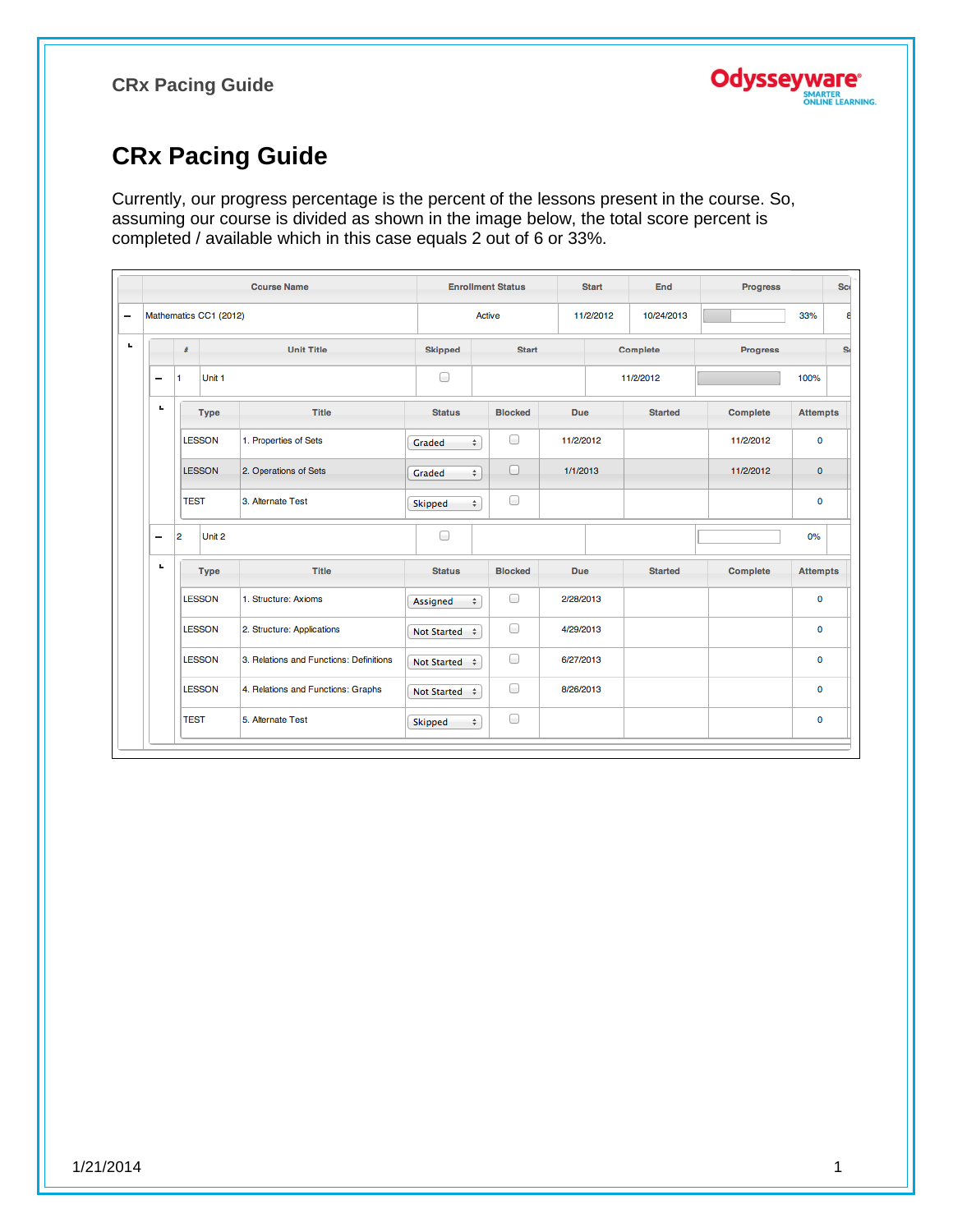

|    |                        | <b>Course Name</b>                      |                | <b>Enrollment Status</b> | <b>Start</b> | <b>End</b>     | <b>Progress</b> | <b>Scr</b>      |
|----|------------------------|-----------------------------------------|----------------|--------------------------|--------------|----------------|-----------------|-----------------|
|    | Mathematics CC1 (2012) |                                         |                | Active                   | 11/2/2012    | 10/24/2013     |                 | 50%             |
|    | #                      | <b>Unit Title</b>                       | <b>Skipped</b> | <b>Start</b>             |              | Complete       | <b>Progress</b> |                 |
| -  | Unit <sub>1</sub><br>1 |                                         | 0              |                          |              | 11/2/2012      |                 | 100%            |
| L. | <b>Type</b>            | Title                                   | <b>Status</b>  | <b>Blocked</b>           | Due.         | <b>Started</b> | Complete        | <b>Attempts</b> |
|    | <b>LESSON</b>          | 1. Properties of Sets                   | Skipped<br>÷   | 0                        |              |                | 11/2/2012       | 0               |
|    | <b>LESSON</b>          | 2. Operations of Sets                   | ÷<br>Skipped   | 0                        |              |                | 11/2/2012       | 0               |
|    | <b>TEST</b>            | 3. Alternate Test                       | Graded<br>÷    | 0                        |              |                | 11/2/2012       | 0               |
| -  | Unit <sub>2</sub><br>2 |                                         | 0              |                          |              |                |                 | 0%              |
| L. | <b>Type</b>            | <b>Title</b>                            | <b>Status</b>  | <b>Blocked</b>           | <b>Due</b>   | <b>Started</b> | Complete        | <b>Attempts</b> |
|    | <b>LESSON</b>          | 1. Structure: Axioms                    | ÷<br>Skipped   | 0                        |              |                |                 | 0               |
|    | <b>LESSON</b>          | 2. Structure: Applications              | ÷<br>Skipped   | 0                        |              |                |                 | 0               |
|    | <b>LESSON</b>          | 3. Relations and Functions: Definitions | Skipped<br>÷   | 0                        |              |                |                 | 0               |
|    | <b>LESSON</b>          | 4. Relations and Functions: Graphs      | Skipped<br>÷   | 0                        |              |                |                 | 0               |
|    | <b>TEST</b>            | 5. Alternate Test                       | Assigned<br>÷  | 0                        | 11/2/2012    |                |                 | 0               |

**Odysseyware®** 

SMARTER<br>ONLINE LEARNING.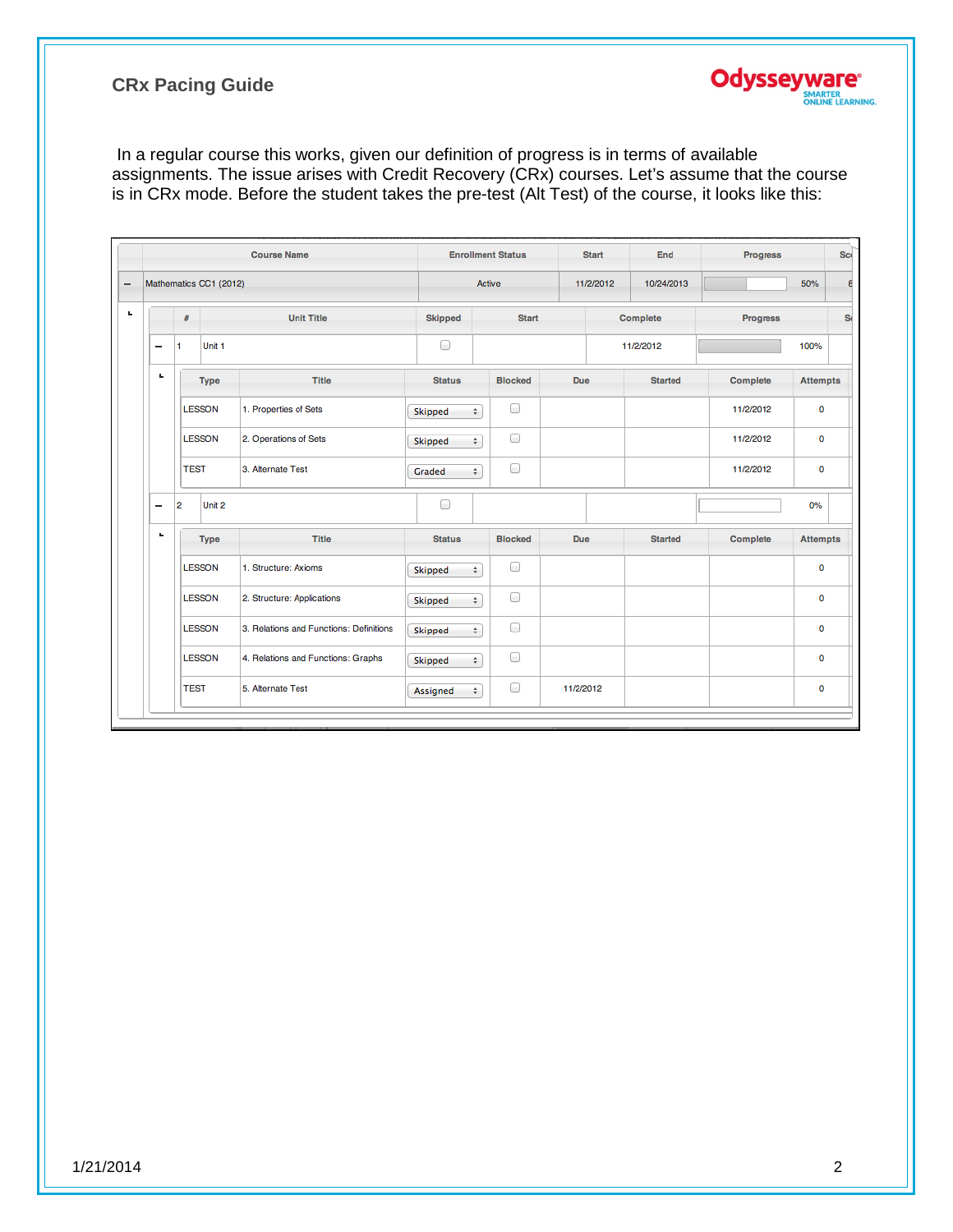

As we can see in the image on the previous page, the lesson completion percent is 50% since one of the tests is graded, and the other is assigned. The rest of the assignments are skipped, so they are not considered to be part of the equation. The student is therefore half way thru the course at this point.

Now, if the student fails the unit 2 pre-test (Alt Test) and now has 4 assignments in this unit to complete; the total course progress falls from 1 of 2 (50%) to 1 of 5 (20%) as shown below.

|                          |                |                        | <b>Course Name</b>                      |                    |           | <b>Enrollment Status</b> |            | <b>Start</b> | End            | <b>Progress</b> |                 | <b>Sci</b> |
|--------------------------|----------------|------------------------|-----------------------------------------|--------------------|-----------|--------------------------|------------|--------------|----------------|-----------------|-----------------|------------|
|                          |                | Mathematics CC1 (2012) |                                         |                    | Active    |                          |            | 11/2/2012    | 10/24/2013     |                 | 20%             |            |
|                          | #              |                        | <b>Unit Title</b>                       | <b>Skipped</b>     |           | <b>Start</b>             |            |              | Complete       | <b>Progress</b> |                 | S(         |
| ÷                        | l 1            | Unit 1                 |                                         | ∩                  |           |                          |            |              | 11/2/2012      |                 | 100%            |            |
| $\overline{\phantom{0}}$ | $\overline{2}$ | Unit 2                 |                                         | ⊟                  |           |                          |            |              |                |                 | 0%              |            |
| ш                        |                | <b>Type</b>            | <b>Title</b>                            | <b>Status</b>      |           | <b>Blocked</b>           | <b>Due</b> |              | <b>Started</b> | Complete        | <b>Attempts</b> |            |
|                          |                | <b>LESSON</b>          | 1. Structure: Axioms                    | Assigned           | ÷         | 0                        | 11/2/2012  |              |                |                 | 0               |            |
|                          |                | <b>LESSON</b>          | 2. Structure: Applications              | Not Started $\div$ |           | 0                        | 1/30/2013  |              |                |                 | 0               |            |
|                          |                | <b>LESSON</b>          | 3. Relations and Functions: Definitions | Not Started $\div$ |           | 0                        | 4/30/2013  |              |                |                 | 0               |            |
|                          |                | <b>LESSON</b>          | 4. Relations and Functions: Graphs      | Not Started $\div$ |           | 0                        | 7/26/2013  |              |                |                 | $\mathbf 0$     |            |
|                          | <b>TEST</b>    |                        | 5. Alternate Test                       | Skipped            | $\hat{z}$ | 0                        |            |              |                |                 | 0               |            |

This leads to confusion amongst parents and teachers as the student should always be making forward progress. And for all intents and purposes, the student has progressed as he has completed one of the units. Therefore, we have changed the rules we use to calculate student progress in courses in Credit Recovery (CRx) mode.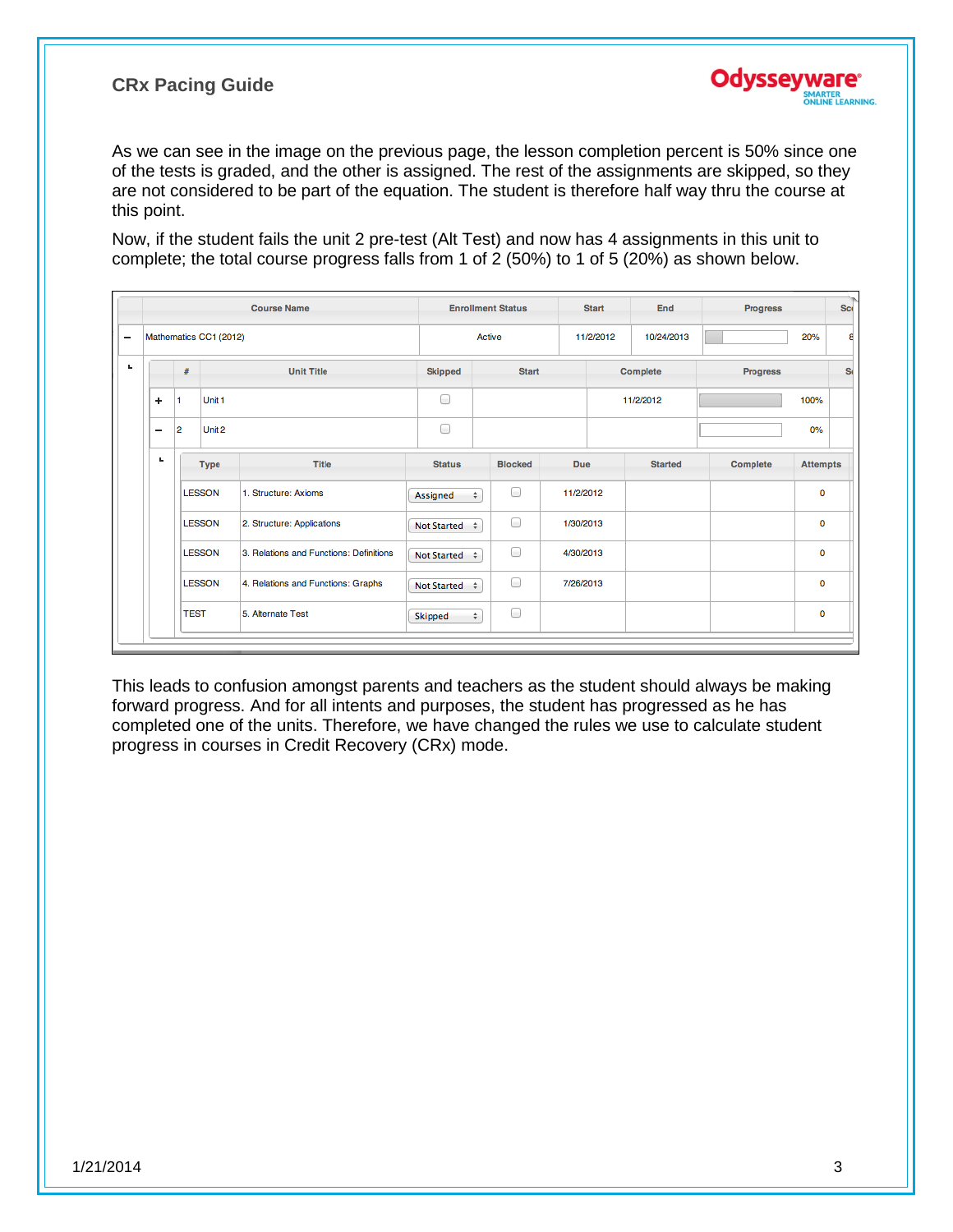

The new pacing rules for courses in CRx mode are as below.

1. We consider units as blocks of work. Completing a unit causes student progress to increase N% points. Regardless of the number of lessons present (skipped and unskipped), the total movement and unit completion provided is always 1/(Total No of Units).

|                          |    |                                     | <b>Course Name</b>                                 |                    | <b>Enrollment Status</b> |            | <b>Start</b> | End            | <b>Progress</b> |                 | <b>Sci</b> |
|--------------------------|----|-------------------------------------|----------------------------------------------------|--------------------|--------------------------|------------|--------------|----------------|-----------------|-----------------|------------|
| $\overline{\phantom{0}}$ |    | Mathematics CC1 (2012)              |                                                    |                    | Active                   |            | 11/2/2012    | 10/24/2013     |                 | 50%             | 8          |
| L.                       |    | #                                   | <b>Unit Title</b>                                  | <b>Skipped</b>     | <b>Start</b>             |            |              | Complete       | <b>Progress</b> |                 | S(         |
|                          | -  | Unit <sub>1</sub><br>1              |                                                    | 0                  |                          |            |              | 11/2/2012      |                 | 100%            |            |
|                          | ь  | <b>Type</b>                         | <b>Title</b>                                       | <b>Status</b>      | <b>Blocked</b>           | Due.       |              | <b>Started</b> | Complete        | <b>Attempts</b> |            |
|                          |    | <b>LESSON</b>                       | 1. Properties of Sets                              | Graded             | $\Box$<br>÷              | 11/2/2012  |              |                | 11/2/2012       | $\mathbf 0$     |            |
|                          |    | <b>LESSON</b>                       | 2. Operations of Sets 1. Properties of Sets Graded |                    | 0<br>÷                   |            |              |                | 11/2/2012       | 0               |            |
|                          |    | <b>TEST</b>                         | 3. Alternate Test                                  | Skipped            | 0<br>$\hat{\mathbf{v}}$  |            |              |                | 11/2/2012       | $\mathbf 0$     |            |
|                          | -  | $\overline{2}$<br>Unit <sub>2</sub> |                                                    | 0                  |                          |            |              |                |                 | 0%              |            |
|                          | L. | <b>Type</b>                         | <b>Title</b>                                       | <b>Status</b>      | <b>Blocked</b>           | <b>Due</b> |              | <b>Started</b> | <b>Complete</b> | <b>Attempts</b> |            |
|                          |    | <b>LESSON</b>                       | 1. Structure: Axioms                               | Assigned           | 0<br>÷                   | 1/11/2013  |              |                |                 | 0               |            |
|                          |    | <b>LESSON</b>                       | 2. Structure: Applications                         | Not Started $\div$ | $\Box$                   | 3/25/2013  |              |                |                 | $\mathbf 0$     |            |
|                          |    | <b>LESSON</b>                       | 3. Relations and Functions: Definitions            | Not Started $\div$ | 0                        | 6/4/2013   |              |                |                 | 0               |            |
|                          |    | <b>LESSON</b>                       | 4. Relations and Functions: Graphs                 | Not Started $\div$ | 0                        | 8/14/2013  |              |                |                 | $\mathbf 0$     |            |
|                          |    | <b>TEST</b>                         | 5. Alternate Test                                  | Skipped            | 0<br>÷                   |            |              |                |                 | 0               |            |
|                          |    |                                     |                                                    |                    |                          |            |              |                |                 |                 |            |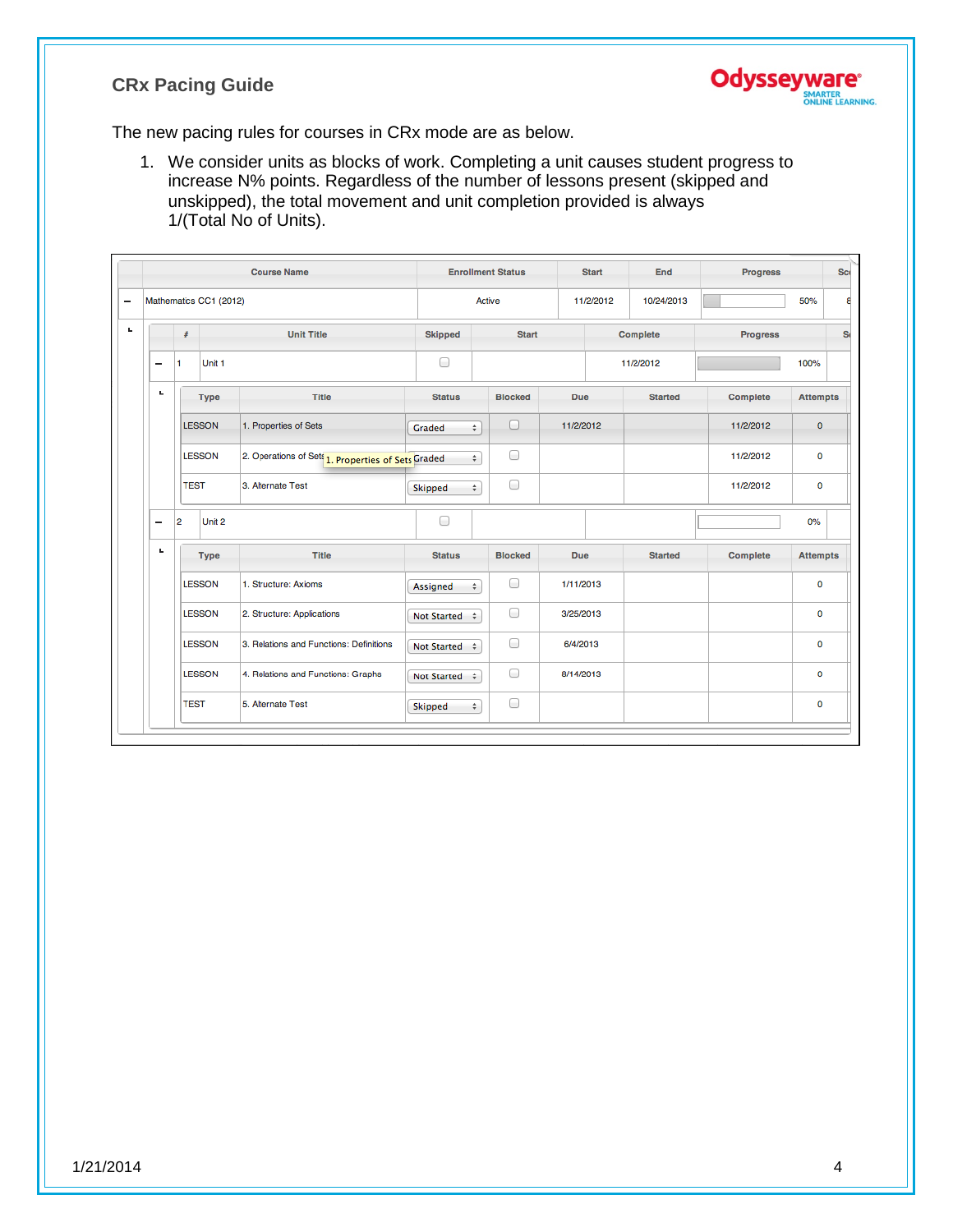2. We show granularity at a unit level, so when the student completes 1 out of 4 assignments in an unit and the total weight of the unit is 50%, the course progress would be 50\*1/4=12.5%. So progress would incremented 50%.

|   |                          |                |                        | <b>Course Name</b>                      |                    |        | <b>Enrollment Status</b> | <b>Start</b> | End            | <b>Progress</b> | <b>Scr</b>      |
|---|--------------------------|----------------|------------------------|-----------------------------------------|--------------------|--------|--------------------------|--------------|----------------|-----------------|-----------------|
| - |                          |                | Mathematics CC1 (2012) |                                         |                    |        | Active                   | 11/2/2012    | 10/24/2013     |                 | 62.5%<br>ε      |
| ч |                          | #              |                        | <b>Unit Title</b>                       | <b>Skipped</b>     |        | <b>Start</b>             |              | Complete       | <b>Progress</b> | S <sub>t</sub>  |
|   | $\overline{\phantom{0}}$ | и              | Unit <sub>1</sub>      |                                         | ∩                  |        |                          |              | 11/2/2012      |                 | 100%            |
|   | ч                        |                | <b>Type</b>            | <b>Title</b>                            | <b>Status</b>      |        | <b>Blocked</b>           | Due          | <b>Started</b> | <b>Complete</b> | <b>Attempts</b> |
|   |                          |                | <b>LESSON</b>          | 1. Properties of Sets                   | Graded             | ÷      | 0                        | 11/2/2012    |                | 11/2/2012       | 0               |
|   |                          |                | <b>LESSON</b>          | 2. Operations of Sets                   | Graded             | $\div$ | 0                        |              |                | 11/2/2012       | $\mathbf 0$     |
|   |                          | <b>TEST</b>    |                        | 3. Alternate Test                       | Skipped            | ÷      | 0                        |              |                | 11/2/2012       | $\mathbf 0$     |
|   | $\overline{\phantom{0}}$ | $\overline{2}$ | Unit <sub>2</sub>      |                                         | ∩                  |        |                          |              |                |                 | 25%             |
|   | ч                        |                | <b>Type</b>            | <b>Title</b>                            | <b>Status</b>      |        | <b>Blocked</b>           | <b>Due</b>   | <b>Started</b> | Complete        | <b>Attempts</b> |
|   |                          |                | <b>LESSON</b>          | 1. Structure: Axioms                    | Graded             | ÷      | $\Box$                   | 1/11/2013    |                | 11/2/2012       | $\mathbf 0$     |
|   |                          |                | <b>LESSON</b>          | 2. Structure: Applications              | Assigned           | $\div$ | ∩                        | 3/25/2013    |                |                 | $\mathbf 0$     |
|   |                          |                | <b>LESSON</b>          | 3. Relations and Functions: Definitions | Not Started $\div$ |        | ⊟                        | 6/4/2013     |                |                 | 0               |
|   |                          |                | <b>LESSON</b>          | 4. Relations and Functions: Graphs      | Not Started $\div$ |        | $\Box$                   | 8/14/2013    |                |                 | $\mathbf 0$     |
|   |                          | <b>TEST</b>    |                        | 5. Alternate Test                       | Skipped            | ÷      | 0                        |              |                |                 | 0               |
|   |                          |                |                        |                                         |                    |        |                          |              |                |                 |                 |

- 3. For CRx courses, before the pre-test (Alt Test) is taken the progress of the course would be the summation of the previous units and 0% for this unit.
	- a. If the student passes the unit, he or she gets the full unit credit for this. So its 50% for the unit below.

|   |    |                |                        | <b>Course Name</b>                      |                | <b>Enrollment Status</b> |          | <b>Start</b> | <b>End</b>     | <b>Progress</b> | Sci             |
|---|----|----------------|------------------------|-----------------------------------------|----------------|--------------------------|----------|--------------|----------------|-----------------|-----------------|
| - |    |                | Mathematics CC1 (2012) |                                         |                | Active                   |          | 11/2/2012    | 10/24/2013     |                 | 50%<br>g        |
| ц |    | #              |                        | <b>Unit Title</b>                       | <b>Skipped</b> | <b>Start</b>             |          |              | Complete       | <b>Progress</b> | S <sub>t</sub>  |
|   | ÷  | 1              | Unit <sub>1</sub>      |                                         | ∩              |                          |          |              | 11/2/2012      |                 | 100%            |
|   | -  | $\overline{2}$ | Unit 2                 |                                         | ∩              |                          |          |              |                |                 | 0%              |
|   | t. |                | <b>Type</b>            | Title                                   | <b>Status</b>  | <b>Blocked</b>           | Due      |              | <b>Started</b> | Complete        | <b>Attempts</b> |
|   |    |                | <b>LESSON</b>          | 1. Structure: Axioms                    | Skipped        | 0<br>÷                   |          |              |                | 11/2/2012       | 0               |
|   |    |                | <b>LESSON</b>          | 2. Structure: Applications              | Skipped        | 0<br>÷                   |          |              |                |                 | 0               |
|   |    |                | <b>LESSON</b>          | 3. Relations and Functions: Definitions | Skipped        | 0<br>÷                   |          |              |                |                 | 0               |
|   |    |                | <b>LESSON</b>          | 4. Relations and Functions: Graphs      | Skipped        | 0<br>$\div$              |          |              |                |                 | 0               |
|   |    |                | <b>TEST</b>            | 5. Alternate Test                       | Assigned       | 0<br>$\div$              | 7/9/2013 |              |                |                 | 0               |
|   |    |                |                        |                                         |                |                          |          |              |                |                 |                 |

**Odysseywar** 

SMARTER<br>ONLINE LEARNING.